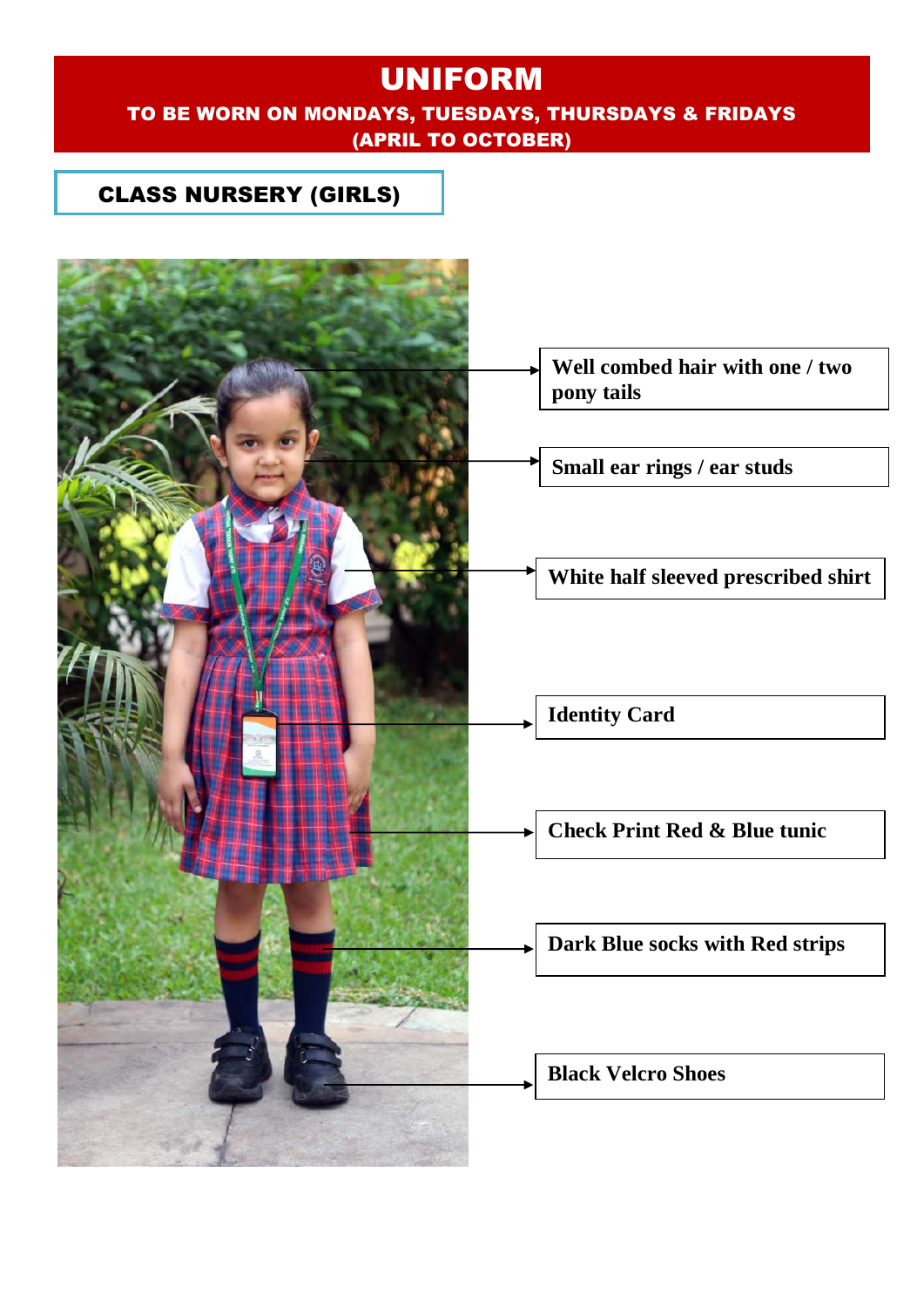## UNIFORM TO BE WORN ON WEDNESDAY (APRIL TO OCTOBER)

## CLASS NURSERY (COMMON FOR BOYS & GIRLS)

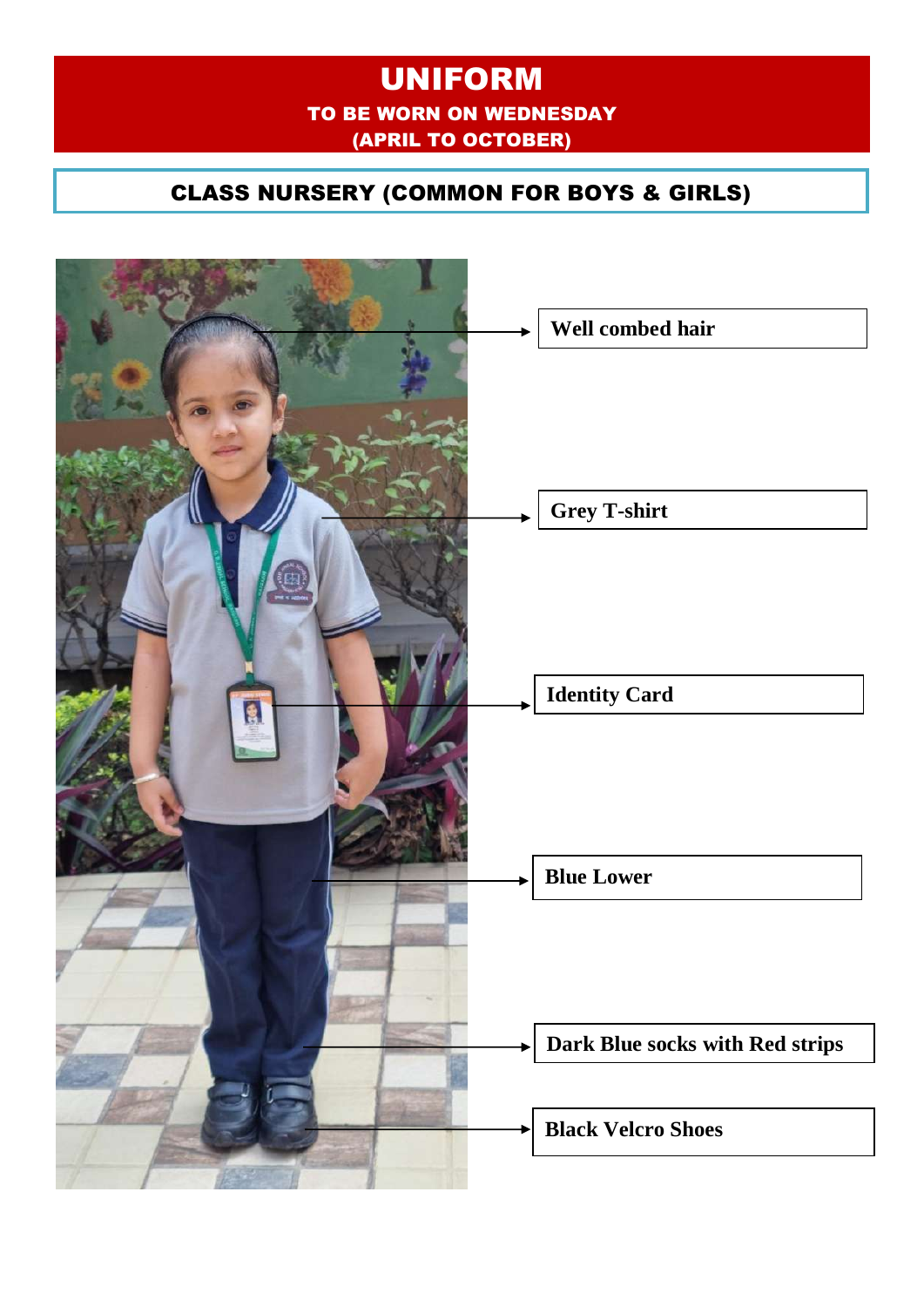## UNIFORM TO BE WORN ON MONDAYS, TUESDAYS, THURSDAYS & FRIDAYS (APRIL TO OCTOBER)

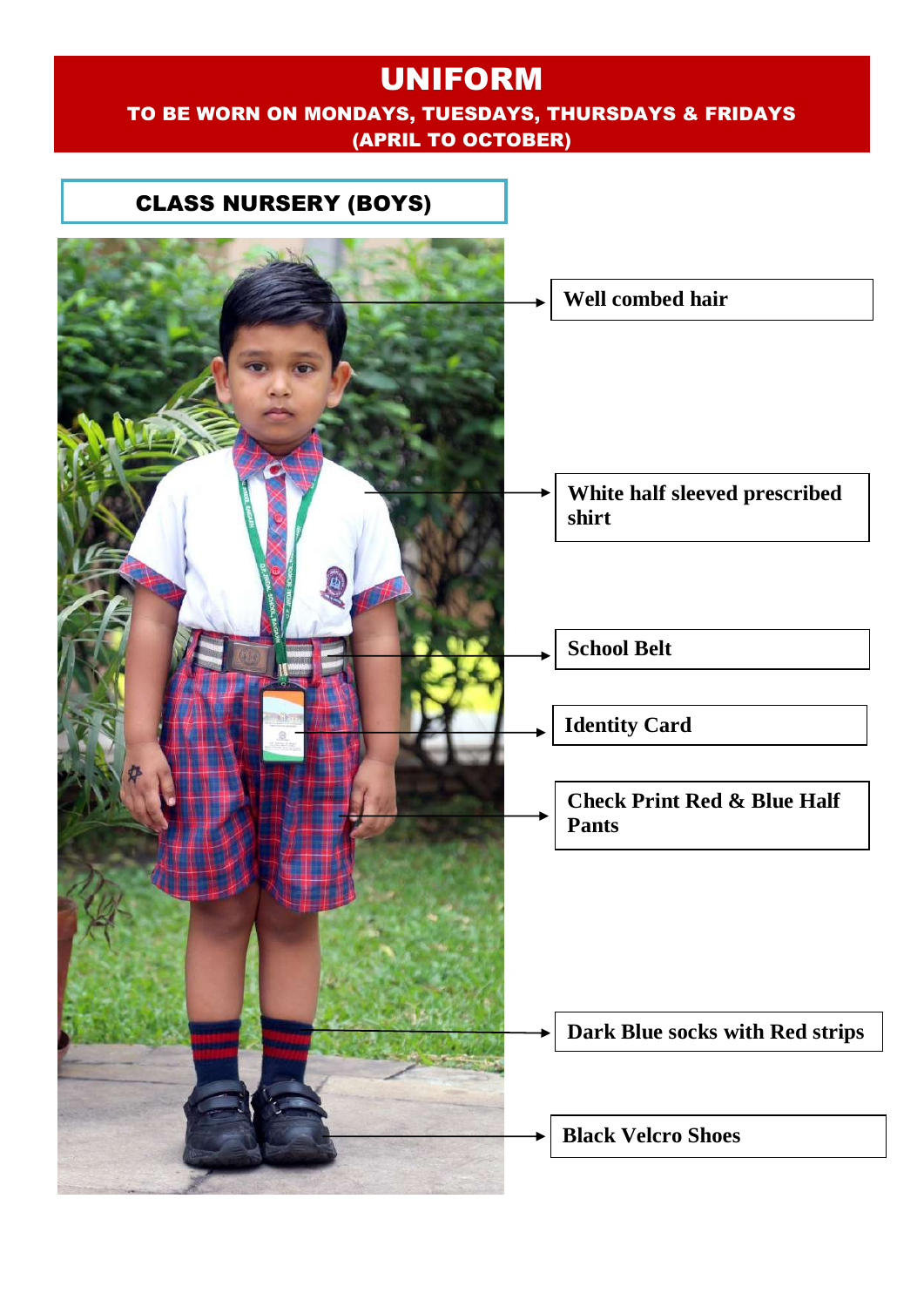#### TO BE WORN ON MONDAYS, TUESDAYS, THURSDAYS & FRIDAYS (APRIL TO OCTOBER)

### CLASSES KG-V (GIRLS)

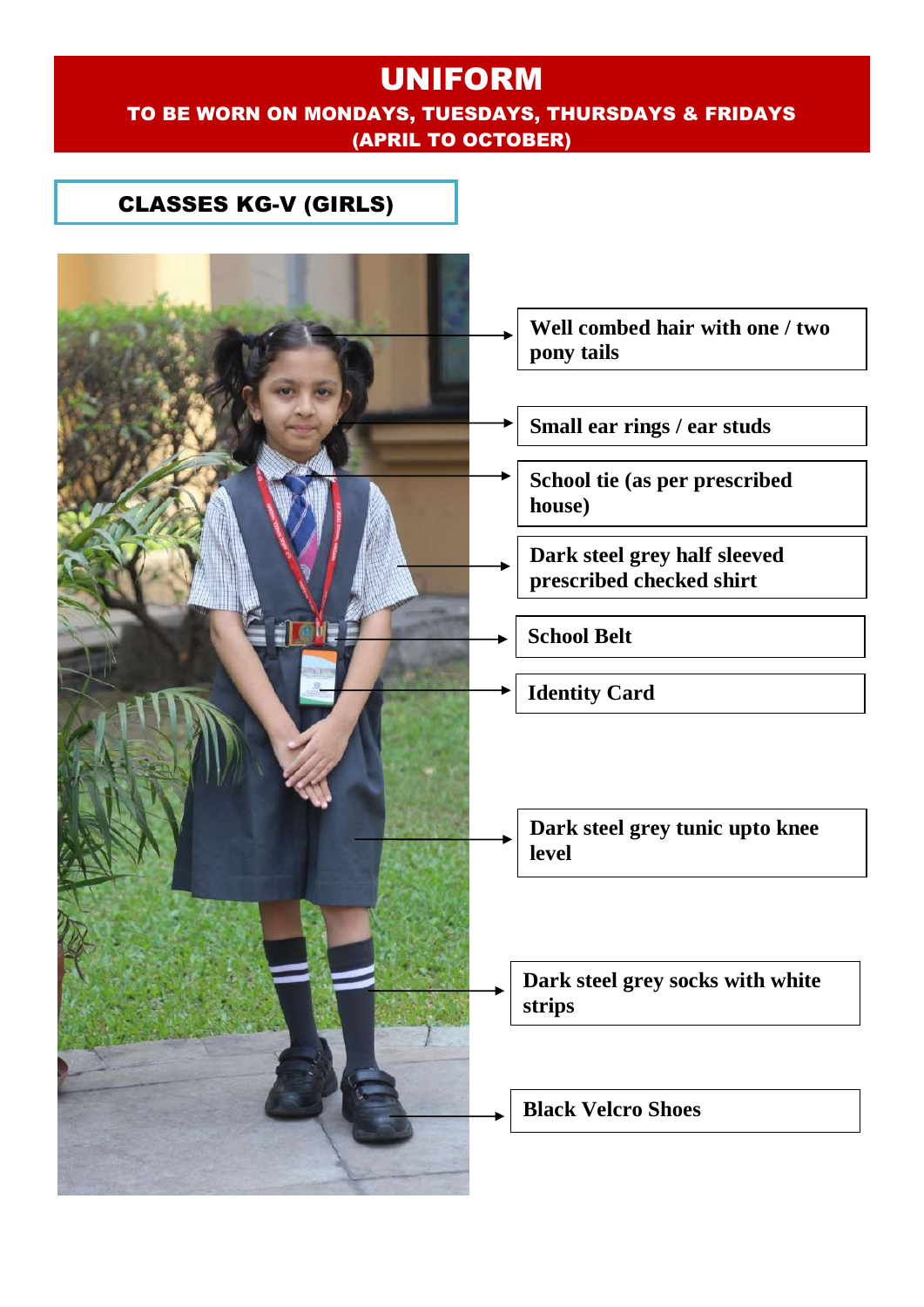## UNIFORM TO BE WORN ON WEDNESDAY &SATURDAY (APRIL TO OCTOBER)

## CLASSES KG-V (GIRLS)

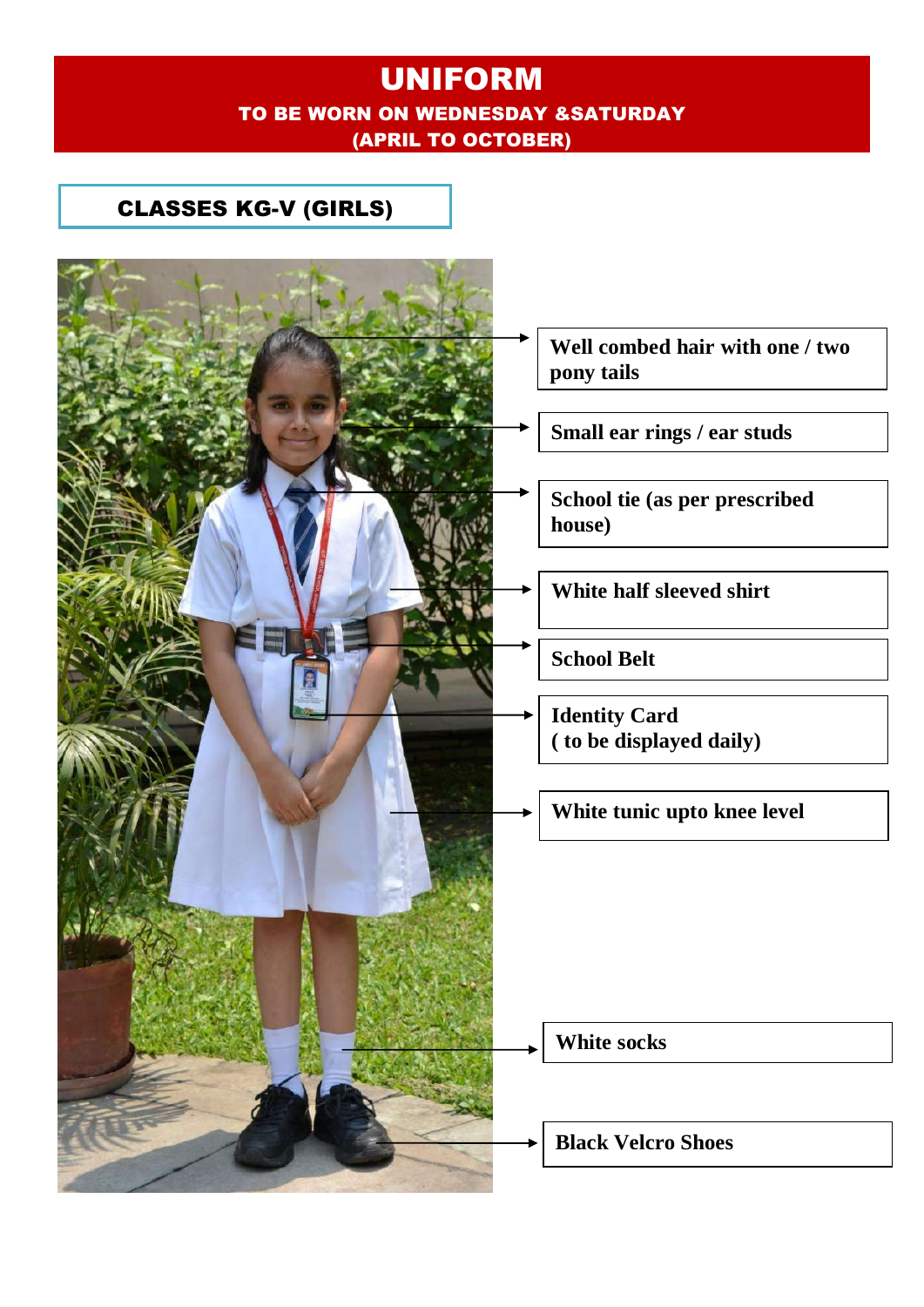#### TO BE WORN ON MONDAYS, TUESDAYS, THURSDAYS & FRIDAYS (NOVEMBER TO MARCH)

## CLASSES KG-V (GIRLS)

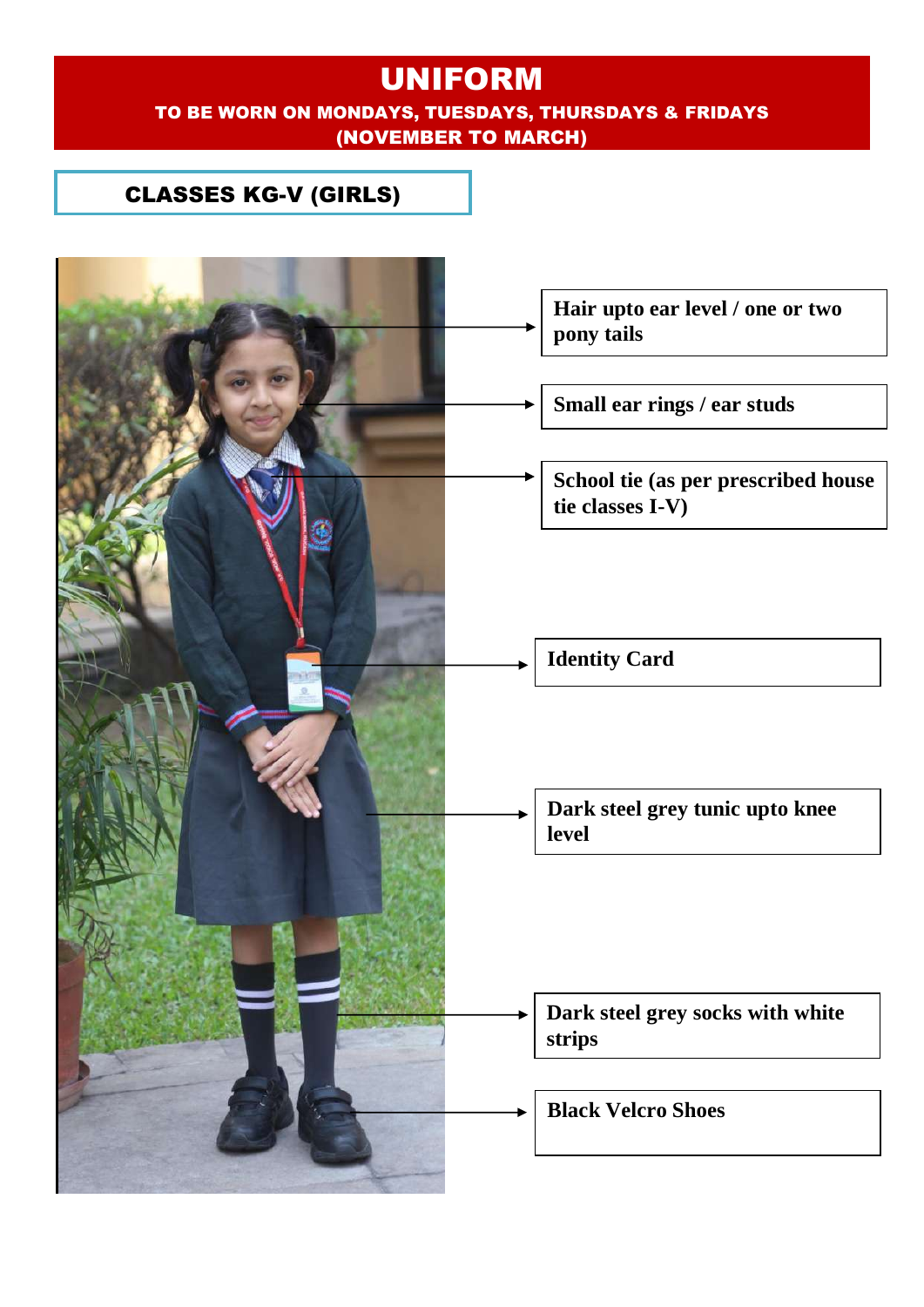## SUMMER UNIFORM TO BE WORN ON MONDAYS, TUESDAYS, THURSDAYS & FRIDAYS (APRIL TO OCTOBER)

### CLASSES KG-V (BOYS)

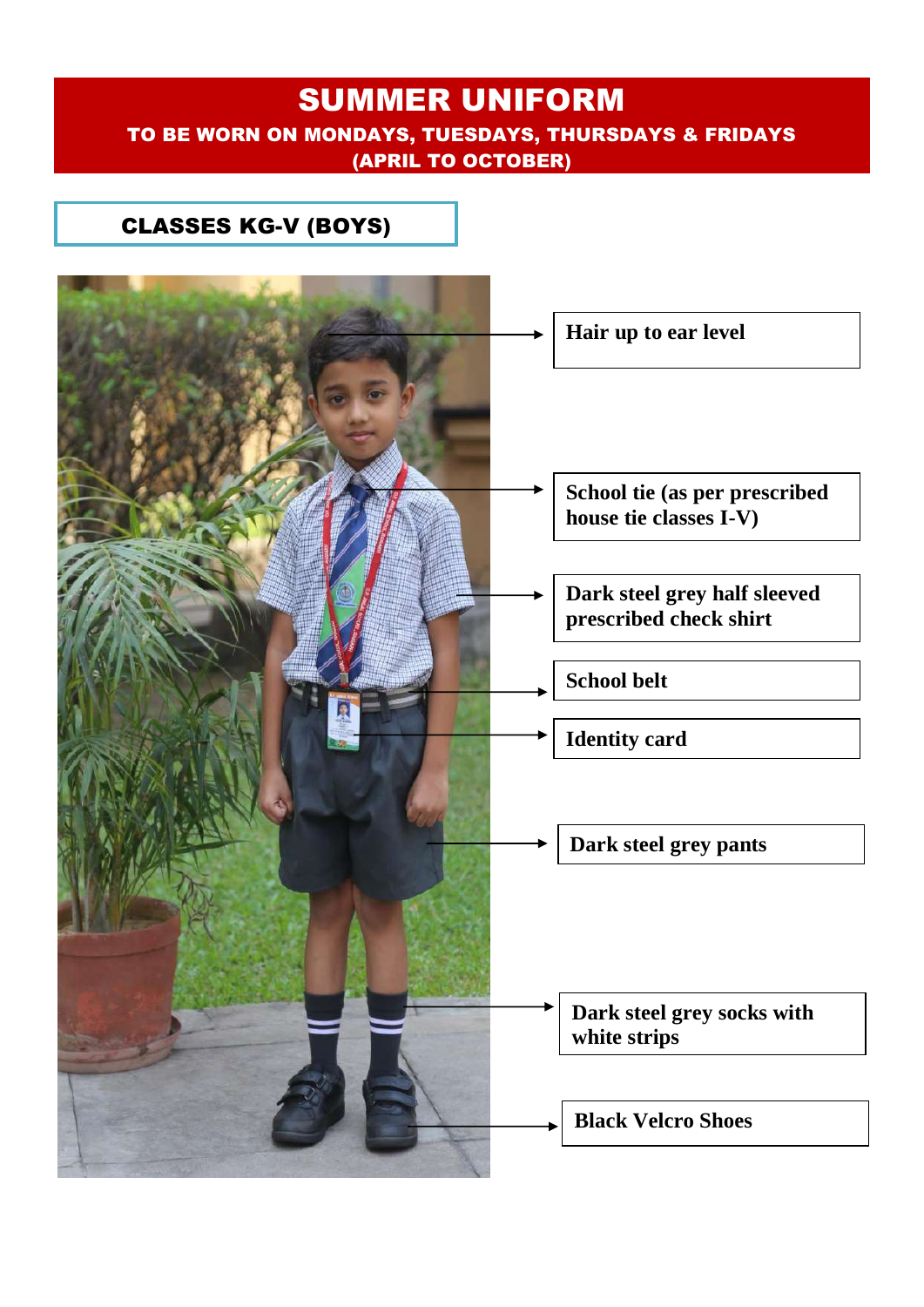## UNIFORM TO BE WORN ON WEDNESDAY &SATURDAY (APRIL TO OCTOBER)

### CLASSES KG-V (BOYS)